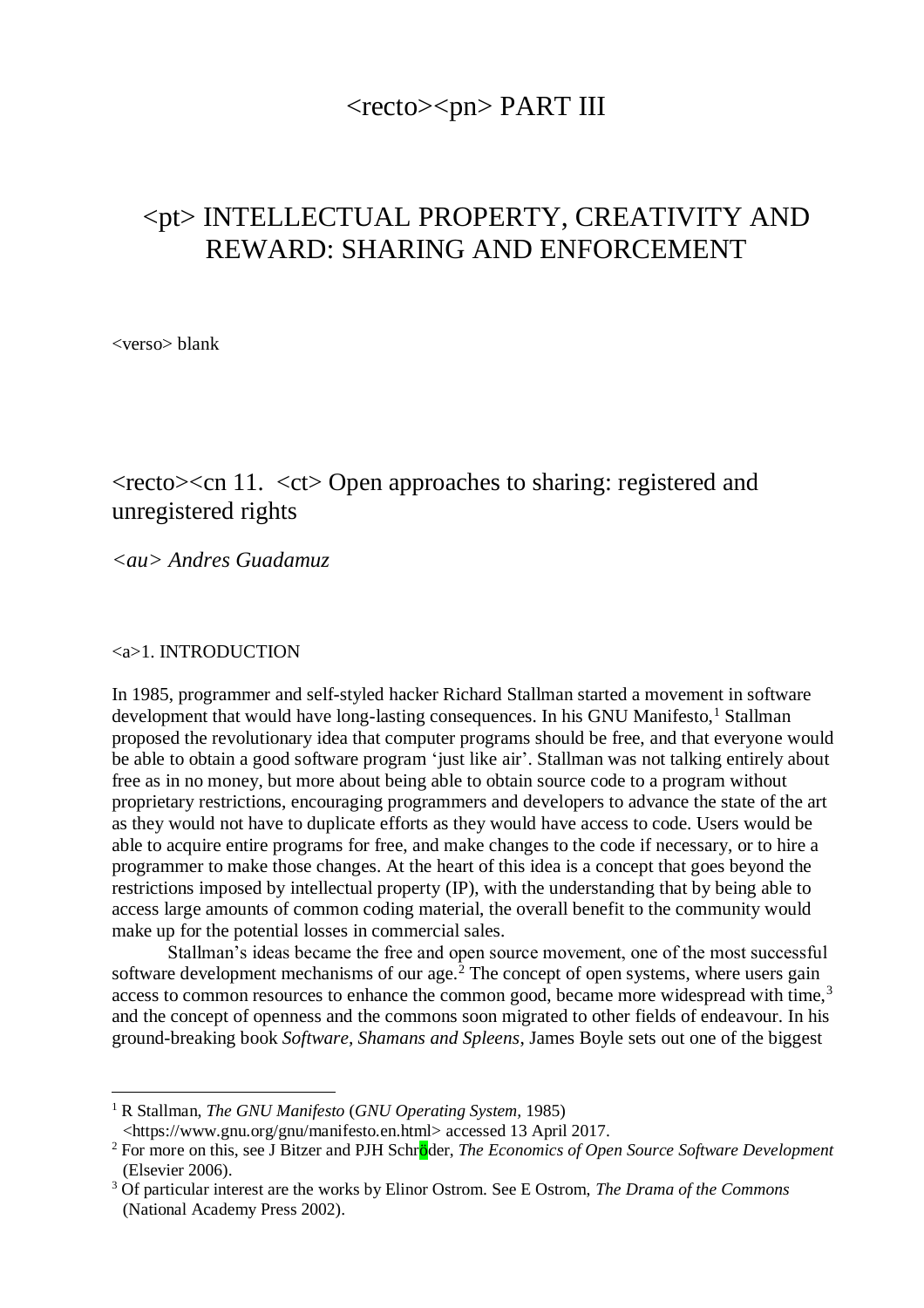problems with the IP system as it existed at the time.<sup>4</sup> Boyle pointed out that, among other issues, the high transaction cost caused by the exclusive nature of IP rights gave rise to barriers to the free flow of information, leading to the inhibition of innovation and the inadequate circulation of information. The solutions proposed are varied, but one over-arching characteristic was to restrict the excessive application of restrictive IP, while at the same time fostering the public domain and similar common cultural spaces.<sup>5</sup>

In a similar light, other authors like Lawrence Lessig<sup>6</sup> advocate for an opening of the systems of control and creating a 'freedom to tinker' with copyright works. Yochai Benkler<sup>7</sup> expands on this by making the case for community-led systems of creation and development that are made possible by sharing, in what he calls peer-production.

The result of the above is a movement that encourages a modality of development of copyright works that moves beyond the mere pursuit of profit and the protection of exclusive economic rights that has for a long time permeated business models in the creative industries. The openness ethos and the commons-based approach to creation puts the emphasis on the formation of a common pool of resources, encouraging the sharing, use and re-use of said resources. The idea is that by having access to such resources, information will flow more freely, and society will ultimately benefit.

While this seems like an entirely intellectual exercise with little practical application, the reality is that commons-based open systems are proving rather successful,<sup>8</sup> and the reason for such success can be found in a more pragmatic application of the openness ideals. At the heart of the movement is the use of licensing of IP to support the stated objectives of sharing for the common good. In the following sections we will describe some of the legal developments in this area.

#### <a>2. OPEN UNREGISTERED RIGHTS

The most palpable and demonstrable success of the open approach has been with the licensing of unregistered rights, specifically the licensing of copyright works. These are generally called open licences,<sup>9</sup> this is an umbrella denomination used to refer to all sorts of 'some rights reserved' copyright agreements which provide users, publishers, distributors, programmers and creators with permission to perform acts that would otherwise not be available to them. The term encompasses licensing solutions that apply to fields as diverse as software development and blogging.

It may be superfluous to go through the history of the open licensing movement,  $10$  but it is enough to state that the system started in the software arena as an attempt to develop licences that would allow users to re-use computer programs, with a few restrictions.<sup>11</sup> These licences have the stated goal of allowing developers to freely distribute copies of their work, and to permit users to re-use and adapt those works to suit their needs.<sup>12</sup> These software licences were later

<sup>4</sup> J Boyle, *Shamans, Software, and Spleens: Law and the Construction of the Information Society* (Harvard University Press 1996) 156.

<sup>5</sup> Boyle later makes a stronger case for the public domain, see J Boyle, *The Public Domain: Enclosing the Commons of the Mind* (Yale University Press 2008).

<sup>6</sup> L Lessig, *The Future of Ideas: The Fate of the Commons in a Connected World* (Random House 2001).

<sup>7</sup> Y Benkler, *The Wealth of Networks: How Social Production Transforms Markets and Freedom* (Yale University Press 2006).

<sup>8</sup> S Weber, *The Success of Open Source* (Harvard University Press 2004).

<sup>9</sup> L Liang, *Guide to Open Content Licenses* v1.2 (Piet Zwart Institute 2004).

<sup>10</sup> For more details on the development of the movement in software and content see G Moody, *Rebel Code: Linux and the Open Source Revolution* (Penguin 2002); and D Bollier, *Viral Spiral: How the Commoners Built a Digital Republic of their Own* (New Press 2008).

<sup>11</sup> AM St Laurent, *Understanding Open Source and Free Software Licensing* (O'Reilly 2004).

<sup>12</sup> LE Rosen, *Open Source Licensing: Software Freedom and Intellectual Property Law* (Prentice Hall PTR 2004).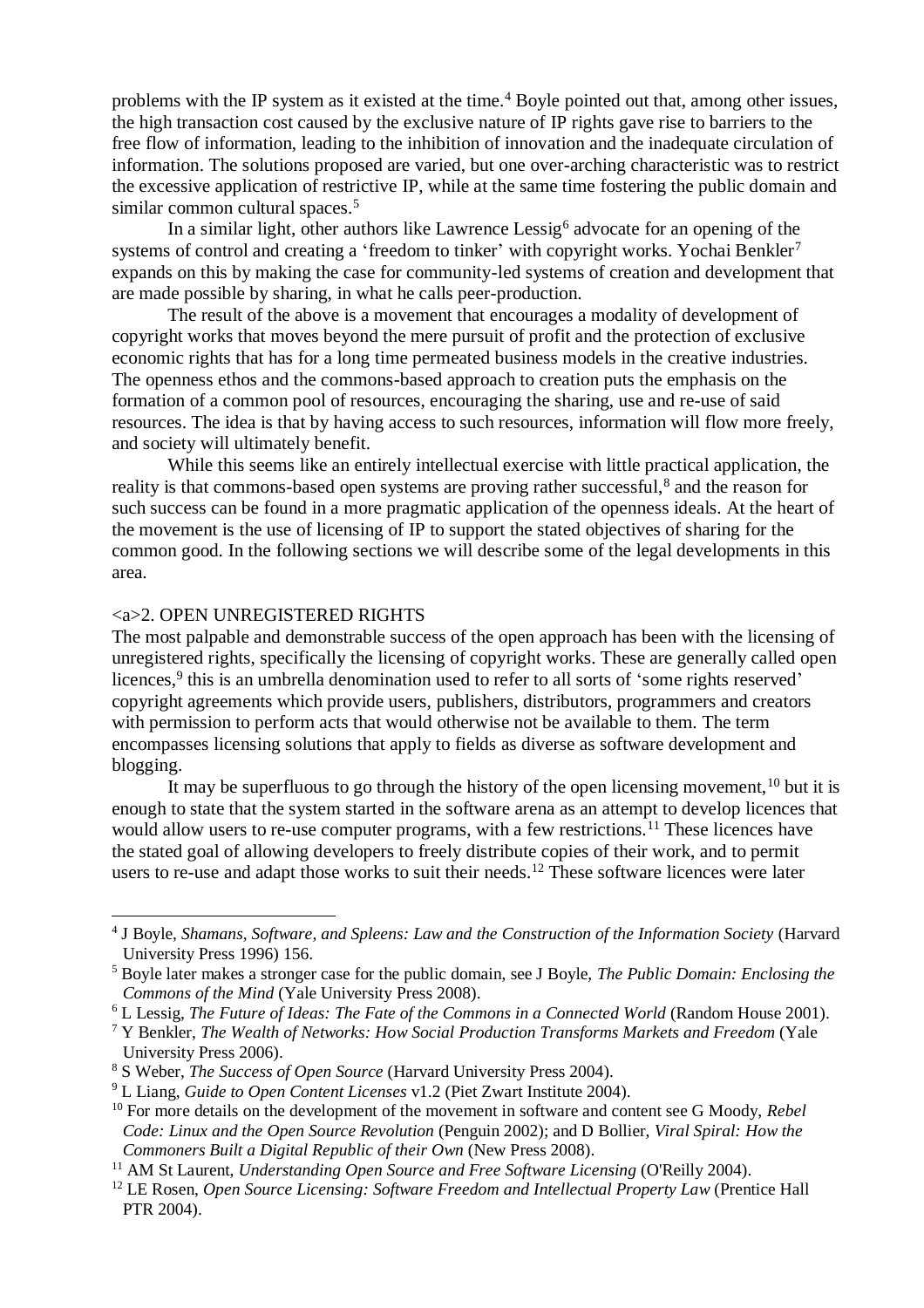adapted to other copyright works in the shape of open content licences tailored specifically for non-software creative works, and the most well-known proponent of this model being Creative Commons licences.<sup>13</sup> A few other licences have been drafted to cover databases specifically, licensing the European sui-generis database right.<sup>14</sup>

If we categorise open licences for unregistered rights in order of subject matter, they would fall in these main categories:

<blist>

<bt>*Software licences* **–** These are licences which are aimed specifically to be used to disseminate software works. The common element in all of these is that they make access to the source code a requirement for re-use.<sup>15</sup> Some of the most widely-used licences<sup>16</sup> are the MIT Software License (MIT),  $17$  the General Public License (GPL),  $18$  and the Apache Public License (APL).<sup>19</sup>

<bt>*Non-software licences* – These are licences that protect any other copyright work that is not covered under the various software licences.<sup>20</sup> The purpose of these licences is varied, some are designed to protect documentation in software projects, such as the GNU Free Documentation License (GFDL).<sup>21</sup> Others have the aim of protecting creative works commonly shared online, such as text, music, and pictures, offering a flexible range of protections and freedoms to users of their works.<sup>22</sup> The main example of these licences is Creative Commons, a set of licences in which authors keep only 'some rights reserved'. These licences range from dedicating the work straight to the public domain, to more narrow licences with several restrictions.

<bt>*Database licences* **–** These are licences designed to distribute works that are covered by the European *sui-generis* right.<sup>23</sup> These require a separate licence in some instances because most open licences deal only with copyright works, and tend to ignore databases. The best example of such licences is the Open Data Commons (ODC), a set of licences and dedications created by the Open Knowledge Foundation (OKF) that are specifically directed towards protecting databases. The ODC suite includes the Open Database Licence (ODbL), <sup>24</sup>

 $13$  N Elkin-Koren, 'What contracts can't do: the limits of private ordering in facilitating a creative commons' (2005) 74 *Fordham Law Review* 375.

<sup>14</sup> Miller P, Styles R and Heath T, 'Open data commons, a license for open data' (2008*) Linked Data on the Web* 369.

<sup>15</sup> Guadamuz A, 'Free and open source software' in L Edwards and C Waelde (eds), *Law and the Internet* (3rd edn, Hart Publishing 2008).

<sup>&</sup>lt;sup>16</sup> As listed in Github's open license usage statistics, see: B Balter, 'Open source license usage on GitHub.com' (*Github*, March 9, 2015) *<* [https://github.com/blog/1964-open-source-license-usage-on](https://github.com/blog/1964-open-source-license-usage-on-github-com)[github-com>](https://github.com/blog/1964-open-source-license-usage-on-github-com) accessed 13 April 2017.

<sup>&</sup>lt;sup>17</sup> Massachusetts Institute of Technology, 'The MIT License' [<https://opensource.org/licenses/MIT>](https://opensource.org/licenses/MIT) accessed 13 April 2017

<sup>&</sup>lt;sup>18</sup> Free Software Foundation, 'GNU General Public License version 3.0' (2007) <www.gnu.org/licenses/gpl-3.0.en.html> accessed 13 April 2017.

<sup>19</sup> Apache Foundation, 'Apache License version 2.0' (2004) <www.apache.org/licenses/LICENSE-2.0> accessed 13 April 2017.

 $20$  Liang (n 9).

<sup>&</sup>lt;sup>21</sup> Free Software Foundation, 'GNU Free Documentation License v  $1.3'$  (2004) <www.gnu.org/licenses/fdl.html> accessed 13 April 2017.

<sup>&</sup>lt;sup>22</sup> S Corbett, 'Creative commons licences, the copyright regime and the online community: is there a fatal disconnect?' (2011) 74 *Modern Law Review* 503.

<sup>&</sup>lt;sup>23</sup> For more about this right, see E Derclaye, 'Database sui generis right: the need to take the public's right to information and freedom of expression into account' in F Macmillan (ed.), *New Directions in Copyright Law* (Vol 4, Edward Elgar 2007).

<sup>&</sup>lt;sup>24</sup> Full text here: Open Knowledge Foundation, 'Open Database License (ODbL) v1.0' <http://opendatacommons.org/licenses/odbl/1.0/> accessed 13 April 2017.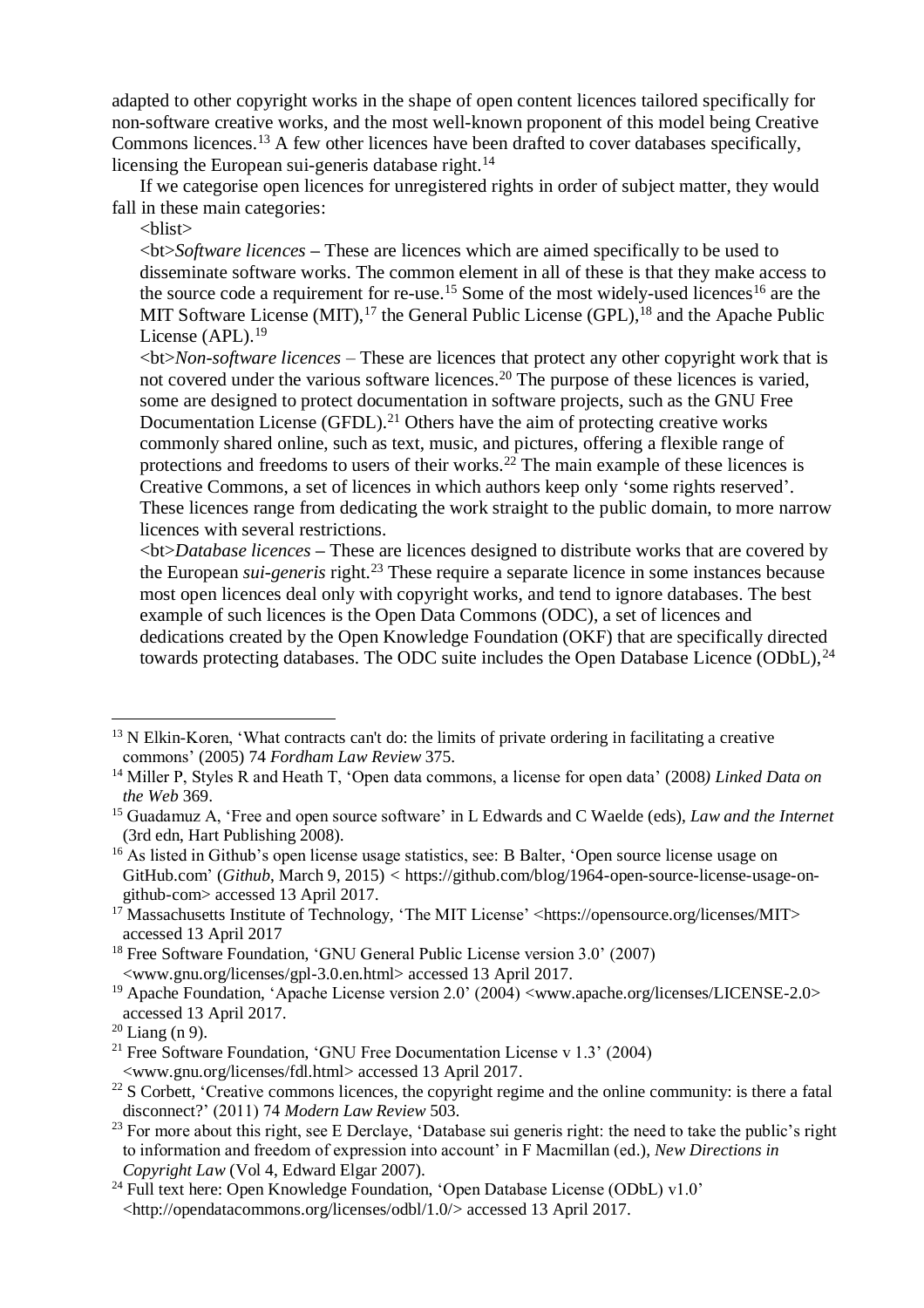the Open Data Commons Attribution License,<sup>25</sup> and the Open Data Commons Public Domain Dedication and License (PDDL).<sup>26</sup> Just recently, one can count the latest version of Creative Commons licences, which contain a paragraph licensing database rights as well as copyright works.<sup>27</sup>

<bt>*Governmental and institutional licences* **–** A relatively recent development in the open licensing ecology is the creation of licences that are drafted specifically to distribute governmental works, and non-governmental international organisations. These types of licences have been generated to respond to legal requirements<sup>28</sup> that aim to foster the free distribution and access to public-paid works, be it by law, or by the enactment of open access policies.<sup>29</sup> An example of such open licences can be found in the UK Government Licensing Framework,<sup>30</sup> which was enacted as part of the framework arising from the Public Sector Information ('PSI') Directive and PSI Regulations, the UK government has been heavily involved in releasing datasets to the public by offering data through its own data portal called Data.gov.uk. Parts of these efforts have been to create specific licences for public sector data: the Open Government Licence<sup>31</sup> and the Non-Commercial Government Licence.<sup>32</sup> The licences cover both copyright and database right works, and allow the user to copy, publish, distribute, adapt and combine the information. In the international arena, the World Intellectual Property Organization (WIPO) and various other international institutions, including the World Bank and the Organization for Economic Development (OECD) have started releasing some of their works under a version of Creative Commons specifically designed for international institutions.<sup>33</sup>  $\langle$ blist>

All of the above are part of just a small sample of the astounding variety of open licences that are available for creators online. Just to give an idea of the diversity of the licensing ecology, there are over 50 national versions of Creative Commons licences, and with at least six licences in each version, that translates to easily over 300 CC licences released at the time of writing.<sup>34</sup> In

<sup>25</sup> Full text here: Open Knowledge Foundation, 'Open Data Commons Attribution License' <http://opendatacommons.org/licenses/by/> accessed 13 April 2017.

<sup>&</sup>lt;sup>26</sup> Full text here: Open Knowledge Foundation, 'Open Data Commons Public Domain Dedication and License (PDDL)<sup> $\check{\cdot}$ </sup> <http://opendatacommons.org/licenses/pddl/> accessed 13 April 2017.

<sup>&</sup>lt;sup>27</sup> See: Creative Commons, 'What is New in Version 4.0' (2013) < https://creativecommons.org/shareyour-work/licensing-considerations/version4/> accessed 13 April 2017.

<sup>&</sup>lt;sup>28</sup> Particularly, the Directive 2003/98/EC of the European Parliament and of the Council of 17 November 2003 on the re-use of public sector information OJ L 345 31 December 2003 90-96. The Directive has recently been amended by the Directive 2013/37/EU of the European Parliament and of the Council of 26 June 2013 amending Directive 2003/98/EC on the re-use of public sector information OJ L 27 June 2013 175 1–8 (PSI Directive); and The Re-use of Public Sector Information Regulations 2005, SI No 1515 (PSI Regulations).

<sup>29</sup> These include: *Accessibility, sustainability, excellence: how to expand access to research publications*. Report of the Working Group on Expanding Access to Published Research Findings (Finch Report) (2013) <www.acu.ac.uk/research-information-network/finch-report> accessed 13 April 2017; and the Intellectual Property Office, Digital Opportunity: A Review of Intellectual Property and Growth (Hargreaves Review) (2011) <www.ipo.gov.uk/ipreview.htm> accessed 13 April 2017.

<sup>30</sup> 'Data.gov.uk' <http://data.gov.uk> accessed 13 April 2017.

<sup>&</sup>lt;sup>31</sup> Full text here: 'Open Government Licence version 3' <www.nationalarchives.gov.uk/doc/opengovernment-licence/> accessed 13 April 2017.

<sup>&</sup>lt;sup>32</sup> Full text here: 'Non-Commercial Government Licence' <www.nationalarchives.gov.uk/doc/noncommercial-government-licence/non-commercial-government-licence.htm> accessed 13 April 2017.

<sup>&</sup>lt;sup>33</sup> See the Intergovernmental Organizations Creative Commons licences at: Creative Commons, 'Intergovernmental Organizations Creative Commons'

<sup>&</sup>lt;https://wiki.creativecommons.org/wiki/Intergovernmental\_Organizations> accessed 13 April 2017. <sup>34</sup> This list of public rights databases contains 420 documents: 'Public Rights Licences' (2009)

<sup>&</sup>lt;www.worldlii.org/int/other/PubRL/> accessed 13 April 2017.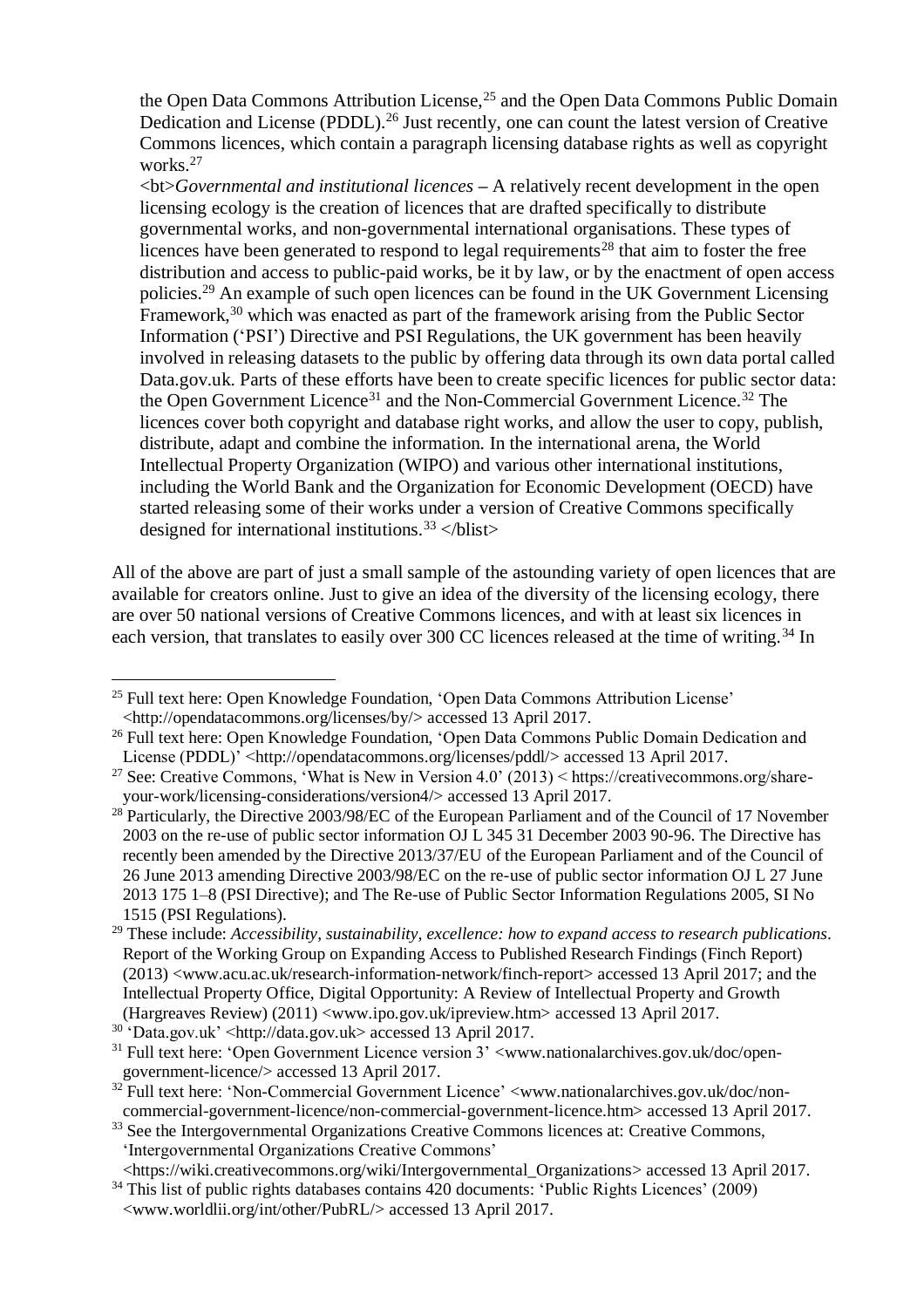software, the Open Source Institute lists 80 approved open source licenses.<sup>35</sup> It would seem impossible to find common ground in fields as diverse as licences designed for governmental data, and those created with software development in mind.

There is however a very basic common element in all of them, and it is the existence of a licence grant in which the licensor gives permission to the user to undertake exclusive rights of the owner, namely licensees are given the right to copy, distribute, display, publish, and perform the work. While the exact wording of the grant changes from one legal document to another, they all share the intention to licence available exclusive rights if the licensor complies with the licence's requirements, which vary immensely between different licensing schemes. Another common element is that of attribution, where the licensee is required to make specific mention of the owner, or to maintain intact copyright notices on the original. The grant and requirement of maintaining copyright notices contained in the version 2 of the GPL is typical of many licences:

<quotation>You may copy and distribute verbatim copies of the Program's source code as you receive it, in any medium, provided that you conspicuously and appropriately publish on each copy an appropriate copyright notice and disclaimer of warranty; keep intact all the notices that refer to this License and to the absence of any warranty; and give any other recipients of the Program a copy of this License along with the Program.<sup>36</sup> $\lt$ /quotation>

Finally, almost all open licences share the requirement on licensees to include a link to the terms and conditions of the licence, or to include the full text of the terms and conditions in an attached file in the case of software projects. For example, Creative Commons licences contain this requirement:

<quotation>If You Share the Licensed Material (including in modified form), You must […] indicate the Licensed Material is licensed under this Public License, and include the text of, or the URI or hyperlink to, this Public License.<sup>37</sup></quotation>

As stated above, there are different types of terms and conditions that can be included in the licence, with various rights allocated to the user that vary from one licence to the other. While it would be difficult to list all the types of different elements, it is possible to find common licensing elements shared across legal documents. We can therefore categorise open licences per the terms and conditions given to all. These categories are:

<blist>

 $\overline{a}$ 

<bt>*Public domain dedications* **–** These are licences that facilitate copyright owners to dedicate their work to the public domain. Because not all legal systems allow such a practice,<sup>38</sup> these licences will grant all exclusive rights to the licensee in a manner that is indistinguishable to the work being in the public domain. The Creative Commons Zero (CC0)<sup>39</sup> licence is the best example of this category.

<sup>35</sup> Open Source Initiative, 'Licenses by Name' <https://opensource.org/licenses/alphabetical> accessed 13 April 2017.

<sup>36</sup> Free Software Foundation, 'GNU General Public License version 2' (1991) <www.gnu.org/licenses/old-licenses/gpl-2.0.en.html> accessed 13 April 2017.

<sup>&</sup>lt;sup>37</sup> Creative Commons, 'Attribution-NonCommercial-ShareAlike 4.0 International (BY-NC-SA)'

<sup>&</sup>lt;https://creativecommons.org/licenses/by-nc-sa/4.0/legalcode> accessed 13 April 2017.

<sup>&</sup>lt;sup>38</sup> A Guadamuz, 'Comparative Analysis of National Approaches on Voluntary Copyright Relinquishment' (2013) Report CDIP/13/INF/6 for the World Intellectual Property Organization.

<sup>&</sup>lt;sup>39</sup> Creative Commons, 'CC0 1.0 Universal Public Domain Dedication'

<sup>&</sup>lt;https://creativecommons.org/publicdomain/zero/1.0/ > accessed 13 April 2017.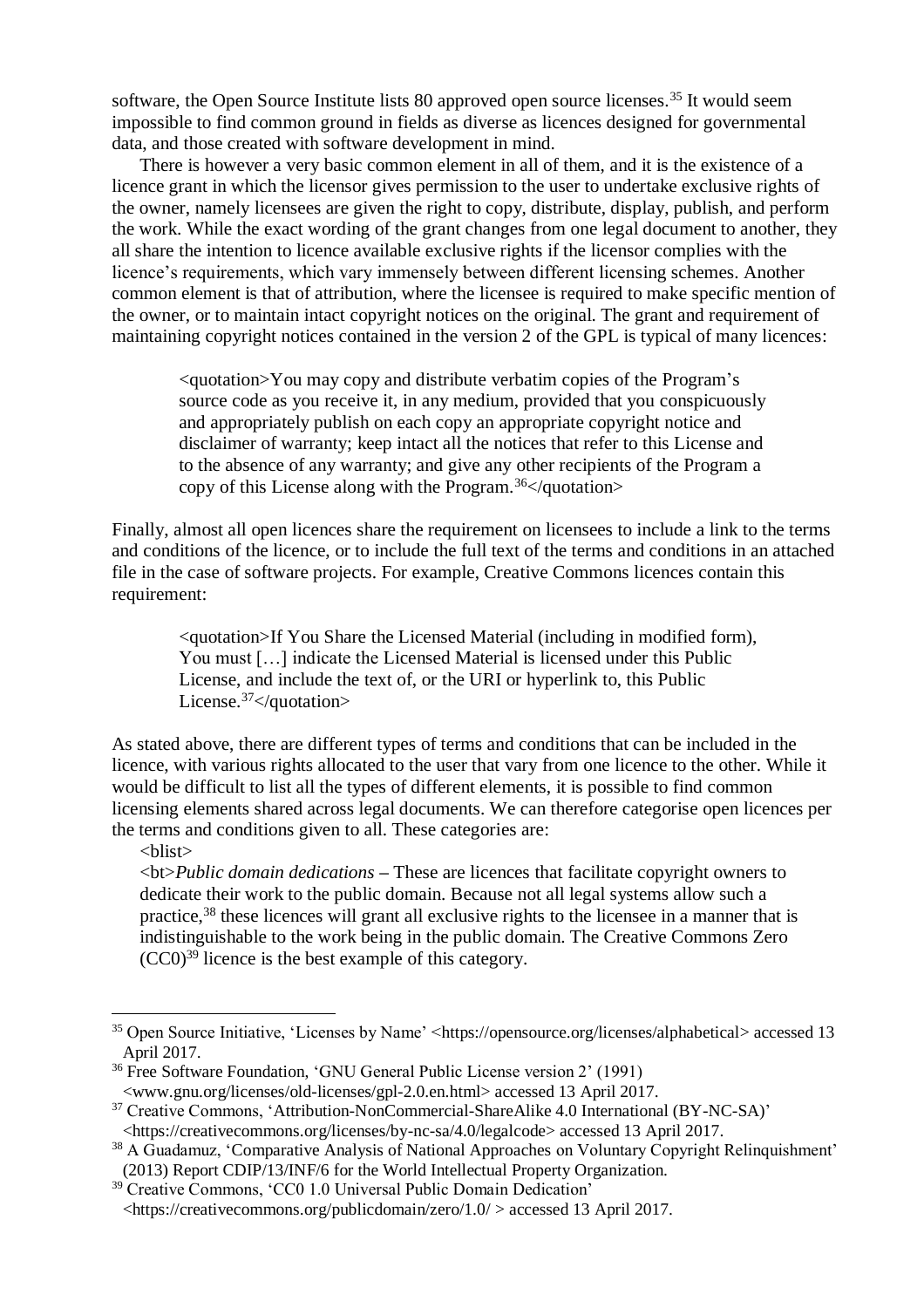<bt>*Academic licences* **–** This is a popular type of open source software licence that contains very basic conditions, namely the common grant and copyright notices mentioned above. In general, the work is made available to the public with a minimum of conditions, the main one being that the licensee must make the source code of derivatives available to the public.<sup>40</sup> The MIT License is the most used academic licence.

<bt>*Copyleft* **–** Despite of what the name hints, copyleft licences are not the opposite of copyright, they are simply licences that contain a clause that orders licensees to distribute all derivative works based on the original with the type of licence with which the work was initially shared.<sup>41</sup> These are also known as share-alike licences. It is important to point out that not all open licences are copyleft, examples of this sort of licence include the GPL, and all share-alike Creative Commons licences.

<bt>*Non-commercial licenses* **–** These are licences in which the work can be copied, displayed and distributed by the public, but only if these actions are for non-commercial purposes. Several Creative Commons licences include such clauses.<sup>42</sup>

<bt>*No derivative works* **–** These licences grant the baseline rights, but licensees are not allowed to make derivative works from the original; this means the work can be shared and re-used by others, but not remixed or adapted to generate another work. $43$  </br/>/blist>

It is interesting to point out that some of the above elements can be present in the same licence; for example, the Creative Commons Attribution-NonCommercial-NoDerivatives licence (BY-NC-ND)<sup>44</sup> falls under both non-commercial and no derivative categories. However, copyleft and no derivative licences are mutually exclusive, as the share-alike element requires the existence of a derivative work.

*A final categorisation of the open licensing ecology is perhaps a bit more controversial. The Open Knowledge Foundation has drafted what they define as the Open Definition<sup>45</sup> (OD), which attempts to categorise public licences in data and content as either complying with the definition or not. The OD states:* 'Open means anyone can freely access, use, modify, and share for any purpose (subject, at most, to requirements that preserve provenance and openness).<sup>146</sup>

While this may seem circular as it defines openness as that which encourages openness, the idea of the OD is to disavow those licences which impose what are considered as excessive restrictions on the freedoms that can be enjoyed by licensors. Copyleft is not considered to be such a restriction, but non-commercial clauses and no derivative restrictions do apply.

## <a>3. OPEN REGISTERED RIGHTS

While the success of open licensing in copyright is evident, the same cannot be said of the use of open licences for registered rights such as patents, trade marks and designs. The vibrant licensing ecology highlighted above acts as evidence of a healthy system that encourages creators and

 $40$  Rosen (n 12).

<sup>&</sup>lt;sup>41</sup> A Guadamuz, 'Viral contracts or unenforceable documents? Contractual validity of copyleft licenses' (2004) 26 *European Intellectual Property Review* 331.

<sup>&</sup>lt;sup>42</sup> M Dulong de Rosnay, 'Creative commons: open content licenses to govern creative works' (2006) 7 *European Journal for the Informatics Professional* 38.

<sup>43</sup> M Dulong de Rosnay, Creative Commons Licenses Legal Pitfalls: Incompatibilities and Solutions (2010) Report for the Institute for Information Law of the University of Amsterdam.

<sup>44</sup> Creative Commons, 'Attribution-NonCommercial-NoDerivatives 4.0 International' <https://creativecommons.org/licenses/by-nc-nd/4.0/> accessed 13 April 2017.

<sup>45</sup> Open Knowledge International, 'The Open Definition' <http://opendefinition.org/> accessed 13 April 2017.

 $46$  Ibid.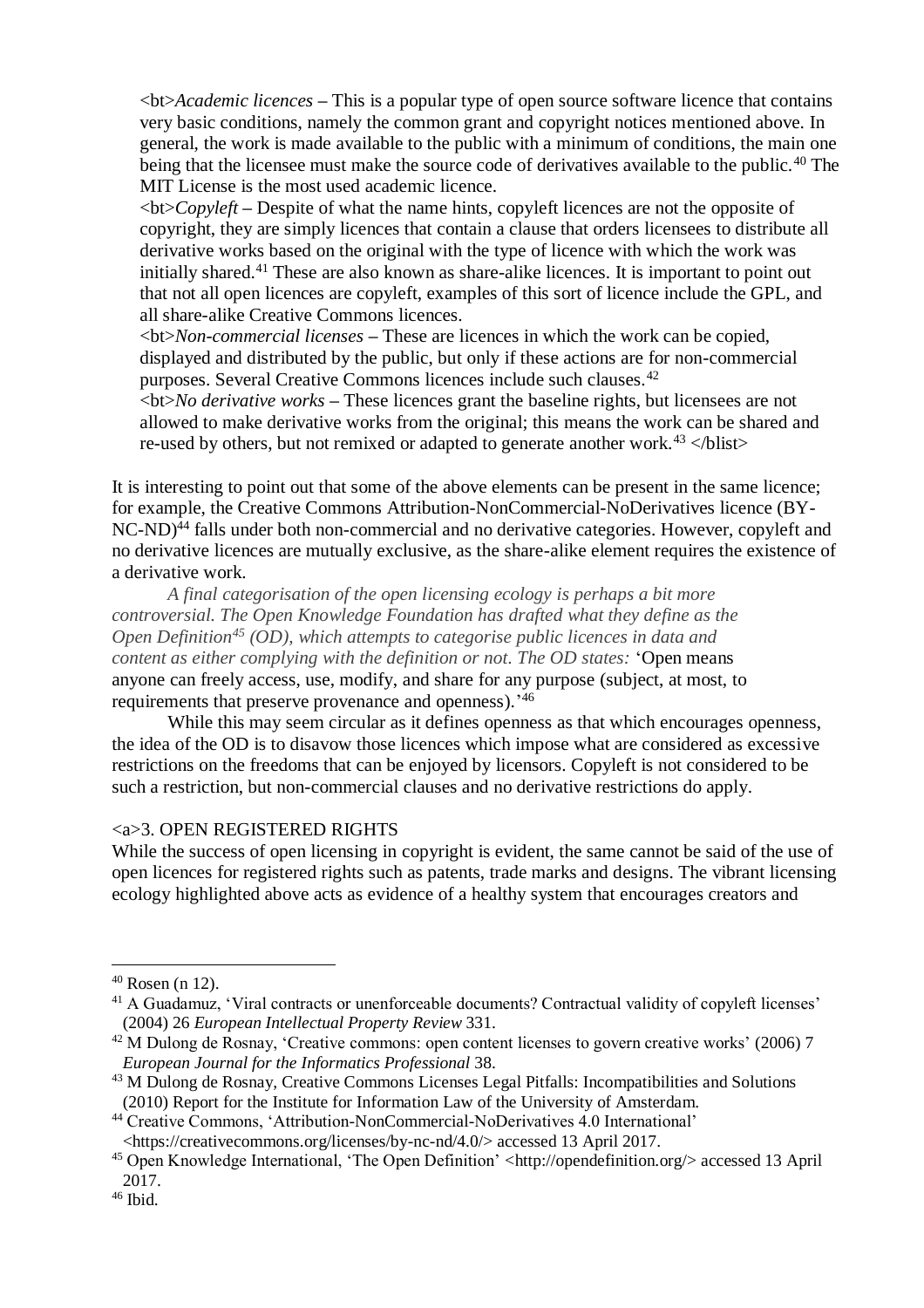owners to share their works allowing reuse. As open licensing schemes has been successful in copyright, why has this accomplishment not translated into the protection of innovations?<sup>47</sup>

The lack of translation from copyright licensing into the registered rights field may prove surprising for those unfamiliar with the openness movement, but this lack of transition is a direct result of the difficulty of the subject matter. While we have open source software, open access, and open data, we do not have open biotechnology, open patents, and open trade marks, although there have been some proposals to that effect.<sup>48</sup>

Because copyright subsists as soon as a work is created,  $49$  its licensing for open works is cost effective, particularly when allowing sharing and reuse. On the other hand, applying for a patent or a design is an expensive and often time-consuming endeavour,<sup>50</sup> so it is to be expected that those who will be applying for such protection will be less willing to licence those rights for free, or even to allow free reuse.

However, several proponents of open licensing had advocated the creation of some sort of open licensing scheme for registered rights. Talking about biotechnology specifically, researcher Janet Hope suggested that it would be possible to have some sort of direct translation of the terms and conditions contained in some open source licences, and applying them to registered rights.<sup>51</sup> This would be done by accommodating 'the complexity and variety of biotechnology transfer agreements, yet remain faithful to the underlying logic of open source'. Unfortunately, the challenges were simply too great, and while Hope's proposal was well-argued, it never came to fruition. The reason for this failure can be found in the nature of patenting itself. Writing about this topic in 2006, I stated:

<quotation>The problem then for some institution wanting to release their research is that they will have to obtain a patent in order to license it, and this can prove to be an expensive endeavour. Some studies estimate that an average biotechnology patent application could cost an average \$7,500 USD in the United States alone. Because patents must be applied separately in each jurisdiction where they will be exploited, the costs for a small research institution could be prohibitive. Even when the patent has been obtained, the enforcement of patents is where the costs are steeper. The cost of defending a patent in the United States where the dispute is less than a million USD can range from \$300,000 to \$750,000 USD. This means that even if a research institution obtains a patent to protect their research, the right holders would find it extremely expensive to defend their intellectual property against misuse – particularly considering that those likely to use open source licenses may be small research institutions, or even to individual researchers. The problem would be more pronounced for researchers in developing countries, as they would possibly have to enforce patents abroad.<sup>52</sup> $\lt$ /quotation>

<sup>&</sup>lt;sup>47</sup> The earliest reference to the denomination 'open licences' to indicate licensing of works in fields other than software is: K Klotz-Ingram and K Day-Rubenstein, 'The changing agricultural research environment: what does it mean for public-private innovation?' (1999) 2(1) *AgBioForum* 24.

<sup>48</sup> See for example S Boettiger and DL Burk, 'Open source patenting' (2004) 1(6) *Journal of International Biotechnology Law* 11; and D Burk, 'Open source genomics' (2002) 8 *Boston University Journal of Science and Technology* Law 254.

 $49$  Berne Convention for the Protection of Literary and Artistic Works (1886) art. 5(2).

<sup>&</sup>lt;sup>50</sup> Applying for a patent in the UK can cost between £3,000 to £5,000 GBP, with higher costs for international applications.

<sup>51</sup> J Hope, *Biobazaar: The Open Source Revolution and Biotechnology* (Harvard University Press 2007).

<sup>52</sup> A Guadamuz, 'Open science: open source licences for scientific research' (2006) 7 *North Carolina Journal of Law and Technology* 321.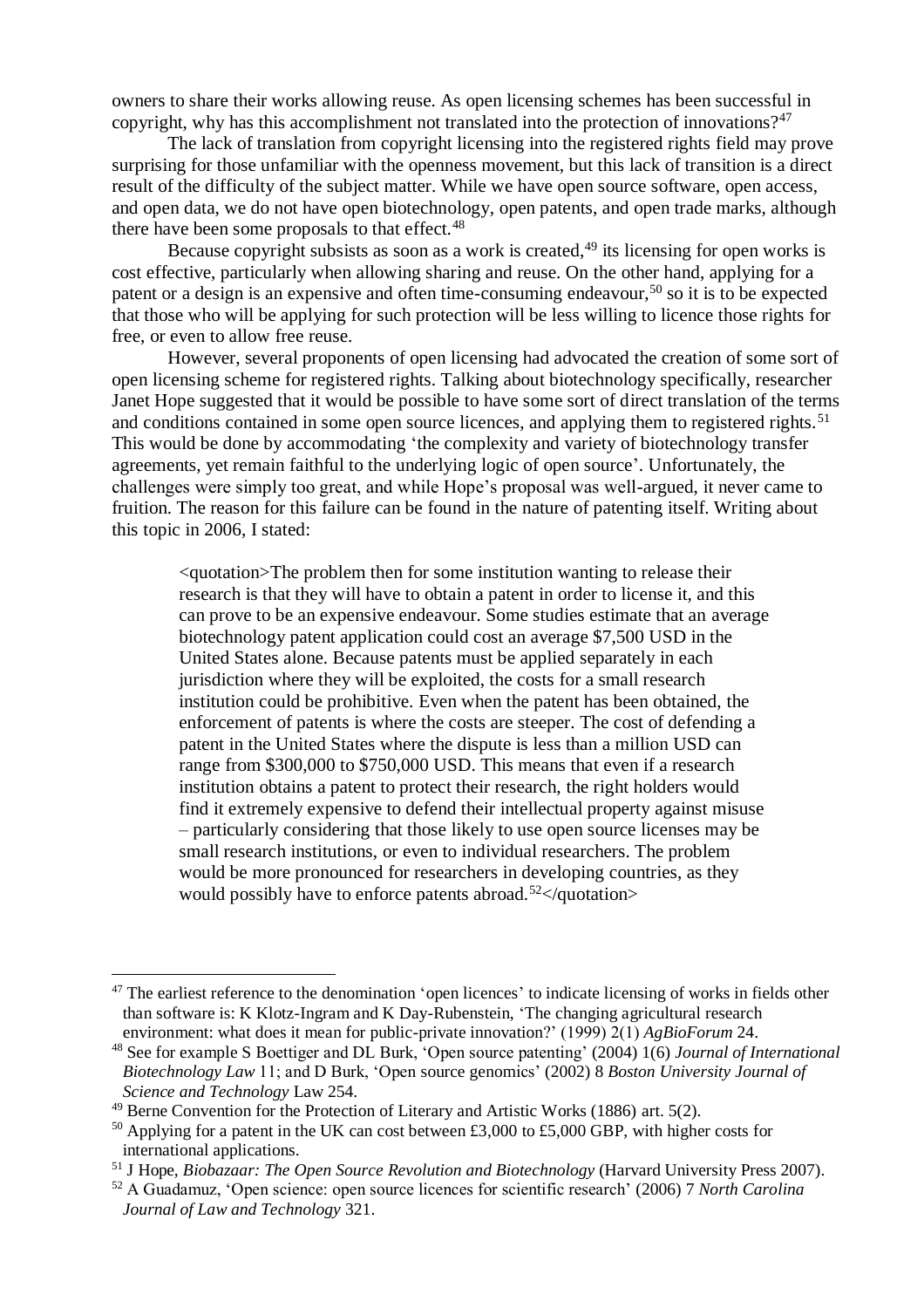At the time of writing those lines, there were a few projects that were attempting to create some sort of open licensing scheme for patents, particularly in biotechnology. Of particular interest was also the creation of an open science division at Creative Commons called Science Commons.<sup>53</sup> This was supposed to generate some open science licences for patents,  $54$  but this project never actually produced such a solution, and it eventually was discontinued.

Another promising project at the time was the Center for the Application of Molecular Biology to International Agriculture (CAMBIA),<sup>55</sup> an organisation that was attempting to provide wider access to inventions protected by patents in the biological industries by using a set of licences designed specifically for registered rights. The idea was to use intellectual property 'work-arounds' in the areas of agriculture, food security, biotechnology and the environment.<sup>56</sup> Their proposal included a common pool of patents, and a licence design to biotechnology efforts; for example, they drafted the CAMBIA Plant Molecular Enabling Technology BiOS License, a document designed to allow the sharing of CAMBIA's own patented technologies.<sup>57</sup>

While many of these projects still exist in one form or another, there has been little action in the licensing of registered rights.<sup>58</sup> The reason has been hinted at above, the use of open licensing ideas does not translate easily to patenting because of high costs and time-consuming nature of registration.

There are however a few examples of successful open patent models, but these tend not to be about the licensing of registered rights at all. The main area where registered rights make an appearance is in some open source licences. Because there is serious concern in the software industry regarding the patenting of computer implemented inventions,<sup>59</sup> some open source licences in recent years have started to include a patent grant as well as one for copyright. The prime example is the second version of the Apache Public License, which after the copyright licence grant, it includes a patent grant that reads:

<quotation>3. *Grant of Patent License.* Subject to the terms and conditions of this License, each Contributor hereby grants to You a perpetual, worldwide, non-exclusive, no-charge, royalty-free, irrevocable (except as stated in this section) patent license to make, have made, use, offer to sell, sell, import, and otherwise transfer the Work, where such license applies only to those patent claims licensable by such Contributor that are necessarily infringed by their Contribution(s) alone or by combination of their Contribution(s) with the Work to which such Contribution(s) was submitted. If You institute patent litigation against any entity (including a cross-claim or counterclaim in a lawsuit) alleging that the Work or a Contribution incorporated within the Work constitutes direct or contributory patent infringement, then any patent licenses granted to You under this License for that Work shall terminate as of the date such litigation is filed.<sup>60</sup> $\lt$ /quotation>

<sup>&</sup>lt;sup>53</sup> The website is no longer active and re-directs to the open science page at the main CC portal, see: Creative Commons, 'Open Science' <https://creativecommons.org/about/program-areas/open-science/> accessed 13 April 2017.

<sup>54</sup> J Boyle and J Wilbanks, 'Introduction to Science Commons' (2017) <http://sciencecommons.org/wpcontent/uploads/ScienceCommons\_Concept\_Paper.pdf> accessed 13 April 2017.

<sup>55</sup> The CAMBIA Centre can be found here <www.cambia.org> accessed 13 April 2017.

<sup>56</sup> C Dennis, 'Biologists launch 'open-source movement'' (2004) 431 *Nature* 494.

<sup>57</sup> CAMBIA, 'The CAMBIA 'Biological Open Source' (BiOS) License

for Plant Enabling Technologies version  $1.5'$  <http://bit.ly/2gC3aHv> accessed 13 April 2017.

<sup>58</sup> As evidence of this, CAMBIA's last press release dates back to 2009.

<sup>59</sup> CV Chien, 'Reforming software patents' (2012) 50(2) *Houston Law Review* 8**.**

<sup>60</sup> Apache Foundation (n 19).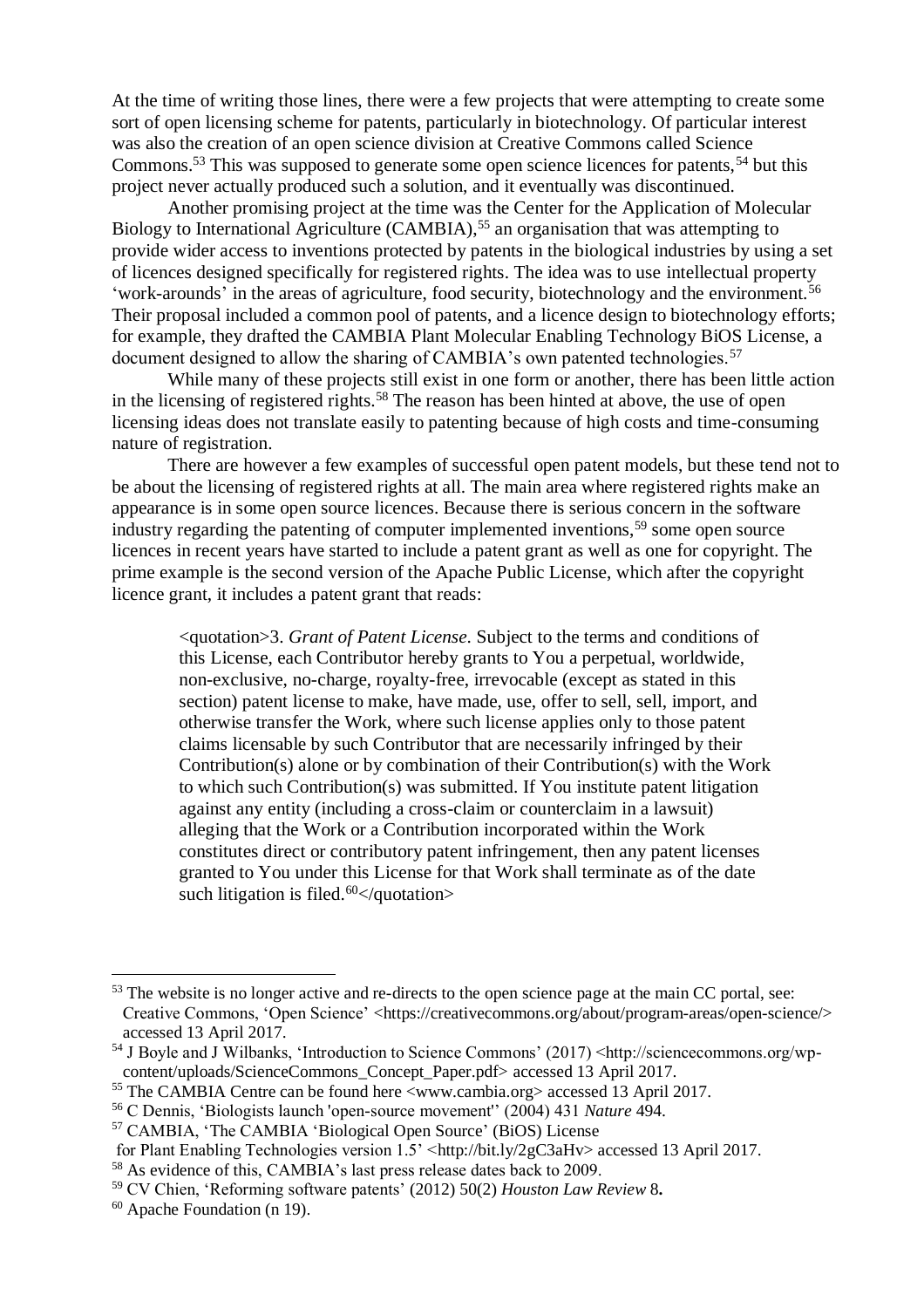Interestingly, the Apache License does not licence other registered rights such as trade marks, as these are specifically kept intact under all rights reserved by the licensor.

Other software licences now include similar patent grants, such as the version 3 of the GPL, or the Mozilla Software License.<sup>61</sup> The objective of these grants is to protect licensees from actions performed by unscrupulous licensors, who may licence a computer software code openly through copyright, but then could sue the licensee of those rights for patent infringement. This is because of the unique nature of software protection in intellectual property, which can be classed as a literary work under copyright, but it can also be subject to a patent application.<sup>62</sup> Because of this duality in protection, open licensing projects must reassure licensees that by using code from an open project they are not opening themselves to liability down the line.

While dual open source licensing is not precisely what the open science and open patenting movements had in mind, here we have an example where some registered rights have been successfully licensed, albeit in a bundle with copyright subject matter.

Perhaps the open science movement had been looking in the wrong place when thinking that licensing could be used to encourage sharing of registered rights. Recent developments tend to point us towards an interesting new direction, and licensing has nothing to do with it. A few firms have been toying with the concept of opening a number of patents and designs with the use of unilateral promises not to enforce patents in specific fields of research.

The most celebrated example of this has been Tesla Motors, the company founded by the famous entrepreneur Elon Musk. On June 2014, Elon Musk announced<sup>63</sup> that Tesla was going to unilaterally forego enforcement of the various patents they hold in electric car technology 'in the spirit of the open source movement, for the advancement of electric vehicle technology'.<sup>64</sup> He stated that 'Tesla will not initiate patent lawsuits against anyone who, in good faith, wants to use our technology.' The idea behind such a seemingly counterintuitive move is to encourage the development of battery technology for the betterment of the industry, and the benefit of mankind. The company benefits by the more rapid move towards implementation of electric cars, which means more units sold.

This is not completely unprecedented, back in 2005 IBM announced that it would not enforce up to 500 of its software-related patents against open source software projects, to encourage the use and adoption of that development model, but also to reassure licensees with regards to its own formidable patent portfolio.<sup>65</sup>

This seems like a more likely avenue for those interested in the opening of registered rights. Patent licensing is a complex area, and attempting to navigate it would repel potential benefactors from engaging in such a practice, as licensing of complex subject could open a firm to legal challenges down the line that are completely unforeseen. Adding to that the cost of getting a patent, it becomes evident that open licences are not the solution. But if a company wants to encourage innovation in an area where it holds several patents, the easiest way to share those patents is not to licence, but to open the inventions by not enforcing them. This is a lowcost solution that foregoes the need to involve complicated licensing scenarios.

Why would a firm undertake such sharing? The cost involved in getting a patent and the lost licensing revenues would be offset by other benefits. In the case of Tesla, the benefit is to

 $61$  Mozilla Foundation, 'Mozilla Public License version 2.0'  $\leq$ www.mozilla.org/en-US/MPL/2.0/ $>$ accessed 13 April 2017.

<sup>62</sup> A Guadamuz, 'The software patent debate' (2006) 1 *Journal of Intellectual Property Law & Practice* 196.

<sup>63</sup> E Musk, 'All Our Patent Are Belong To You' (*Tesla*, 2014) <www.tesla.com/en\_GB/blog/all-ourpatent-are-belong-you> accessed 13 April 2017. See also contribution to this collection by Brown, Gervassis and Mukonoweshuro.

 $64$  Musk (ibid.).

<sup>65</sup> BBC News, 'IBM frees 500 software patents' (*BBC*, 11 January 2005) <http://news.bbc.co.uk/1/hi/technology/4163975.stm> accessed 13 April 2017.